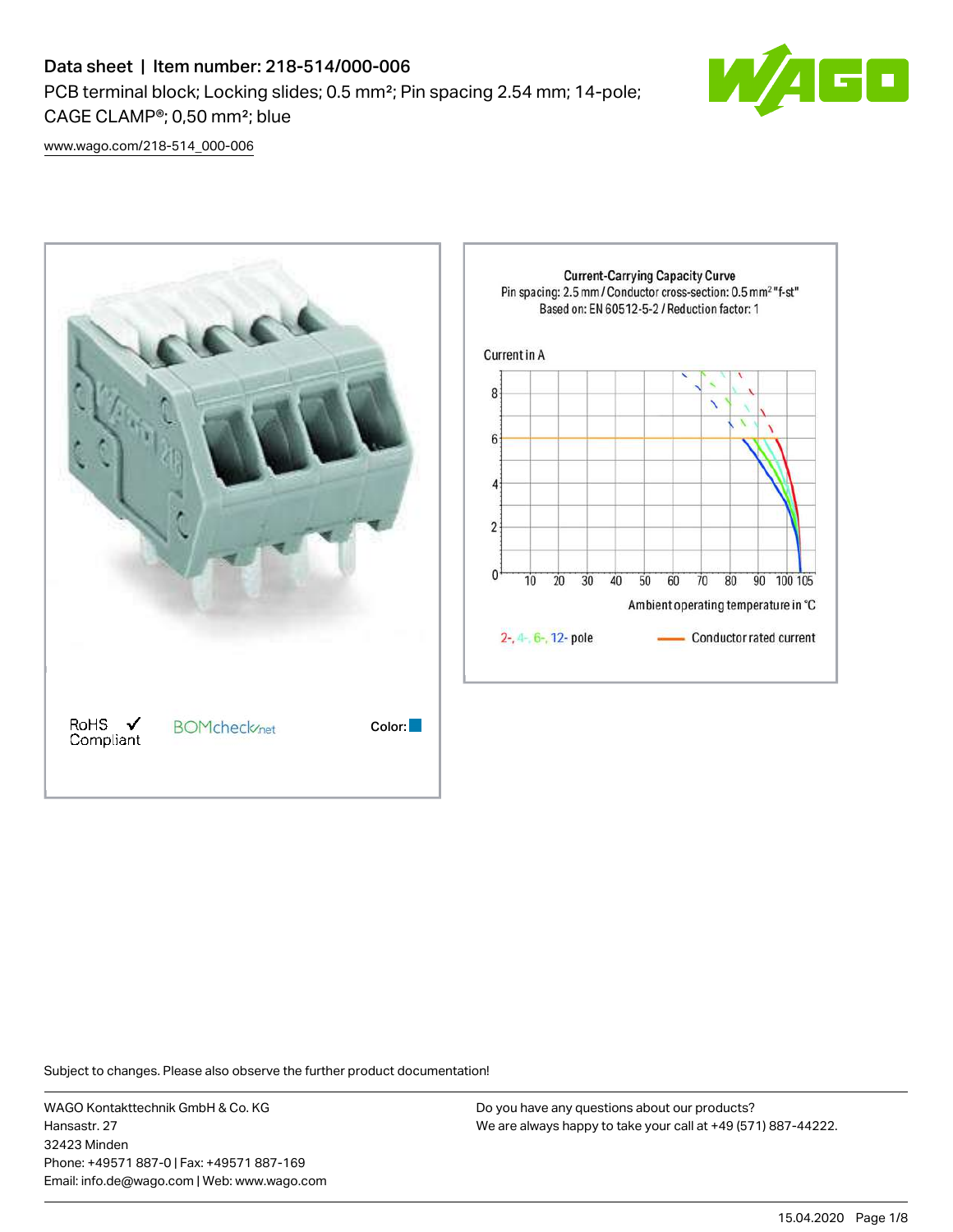



## Item description

- $\blacksquare$ Terminal strips are just 8.1 mm tall and feature an innovative, locking slide-actuated CAGE CLAMP®
- $\blacksquare$ Several clamping units can be held open simultaneously
- $\blacksquare$ Easily terminate stranded conductors in

tight spaces (e.g., bus connectors)

## Data

## Electrical data

#### Ratings per IEC/EN 60664-1

| Ratings per                     | IEC/EN 60664-1 |
|---------------------------------|----------------|
| Rated voltage (III / 3)         | 80 V           |
| Rated impulse voltage (III / 3) | $2.5$ kV       |
| Rated voltage (III / 2)         | 160 V          |
| Rated impulse voltage (III / 2) | $2.5$ kV       |

Subject to changes. Please also observe the further product documentation!

WAGO Kontakttechnik GmbH & Co. KG Hansastr. 27 32423 Minden Phone: +49571 887-0 | Fax: +49571 887-169 Email: info.de@wago.com | Web: www.wago.com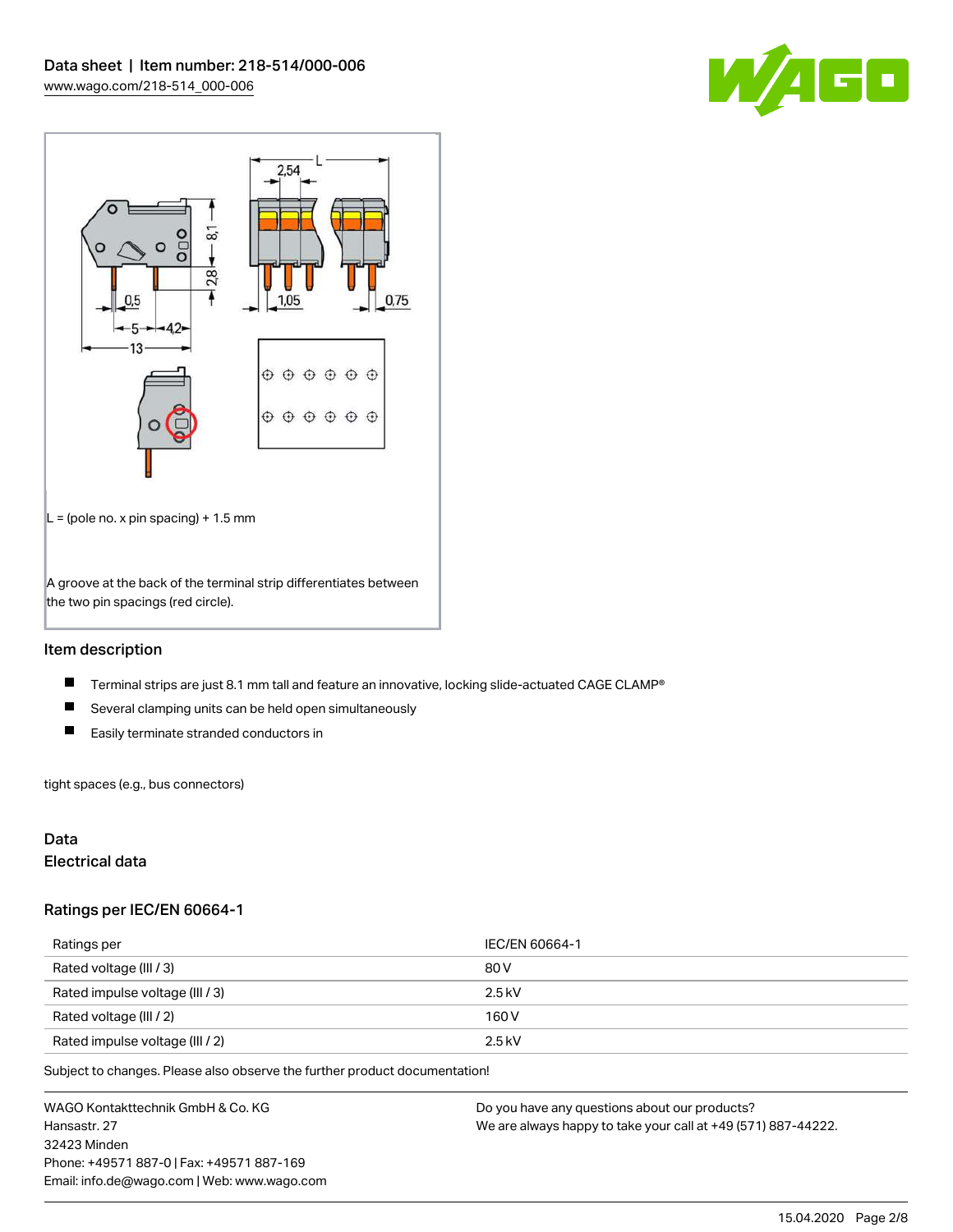

| Rated voltage (II / 2)         | 320 V                                                                 |
|--------------------------------|-----------------------------------------------------------------------|
| Rated impulse voltage (II / 2) | 2.5 kV                                                                |
| Rated current                  | 6 A                                                                   |
| Legend (ratings)               | $(III / 2)$ $\triangle$ Overvoltage category III / Pollution degree 2 |

## Approvals per UL 1059

| Rated voltage UL (Use Group B) | 150 V   |
|--------------------------------|---------|
| Rated current UL (Use Group B) |         |
| Approvals per                  | UL 1059 |

## Approvals per CSA

| Rated voltage CSA (Use Group B) | 150 V |
|---------------------------------|-------|
| Rated current CSA (Use Group B) | 4Α    |

### Connection data

| Connection technology                                       | CAGE CLAMP <sup>®</sup>                                                  |
|-------------------------------------------------------------|--------------------------------------------------------------------------|
| Actuation type                                              | Slider                                                                   |
| Solid conductor                                             | $0.080.5$ mm <sup>2</sup> / 28  20 AWG                                   |
| Fine-stranded conductor                                     | $0.080.5$ mm <sup>2</sup> / 28  20 AWG                                   |
| Fine-stranded conductor with ferrule with plastic collar    | $0.25$ mm <sup>2</sup>                                                   |
| Fine-stranded conductor with ferrule without plastic collar | $0.25$ mm <sup>2</sup>                                                   |
| Strip length                                                | $56$ mm $/ 0.20.24$ inch                                                 |
| Conductor entry angle to the PCB                            | $40^{\circ}$                                                             |
| No. of poles                                                | 14                                                                       |
| Total number of connection points                           | 14                                                                       |
| Total number of potentials                                  | 14                                                                       |
| Number of connection types                                  | 1                                                                        |
| Number of levels                                            | 1                                                                        |
| Note (conductor cross-section)                              | Terminating 0.75 mm <sup>2</sup> /18 AWG conductors is possible; however |
|                                                             | insulation diameter allows only every other clamping unit to be          |
|                                                             | terminated with this conductor size.                                     |

## Geometrical Data

| Pin spacing | 2.54 mm / 0.1 inch    |
|-------------|-----------------------|
| Width       | 37,06 mm / 1.459 inch |
| Height      | 10,9 mm / 0.429 inch  |

Subject to changes. Please also observe the further product documentation!

| WAGO Kontakttechnik GmbH & Co. KG           | Do you have any questions about our products?                 |
|---------------------------------------------|---------------------------------------------------------------|
| Hansastr. 27                                | We are always happy to take your call at +49 (571) 887-44222. |
| 32423 Minden                                |                                                               |
| Phone: +49571 887-01 Fax: +49571 887-169    |                                                               |
| Email: info.de@wago.com   Web: www.wago.com |                                                               |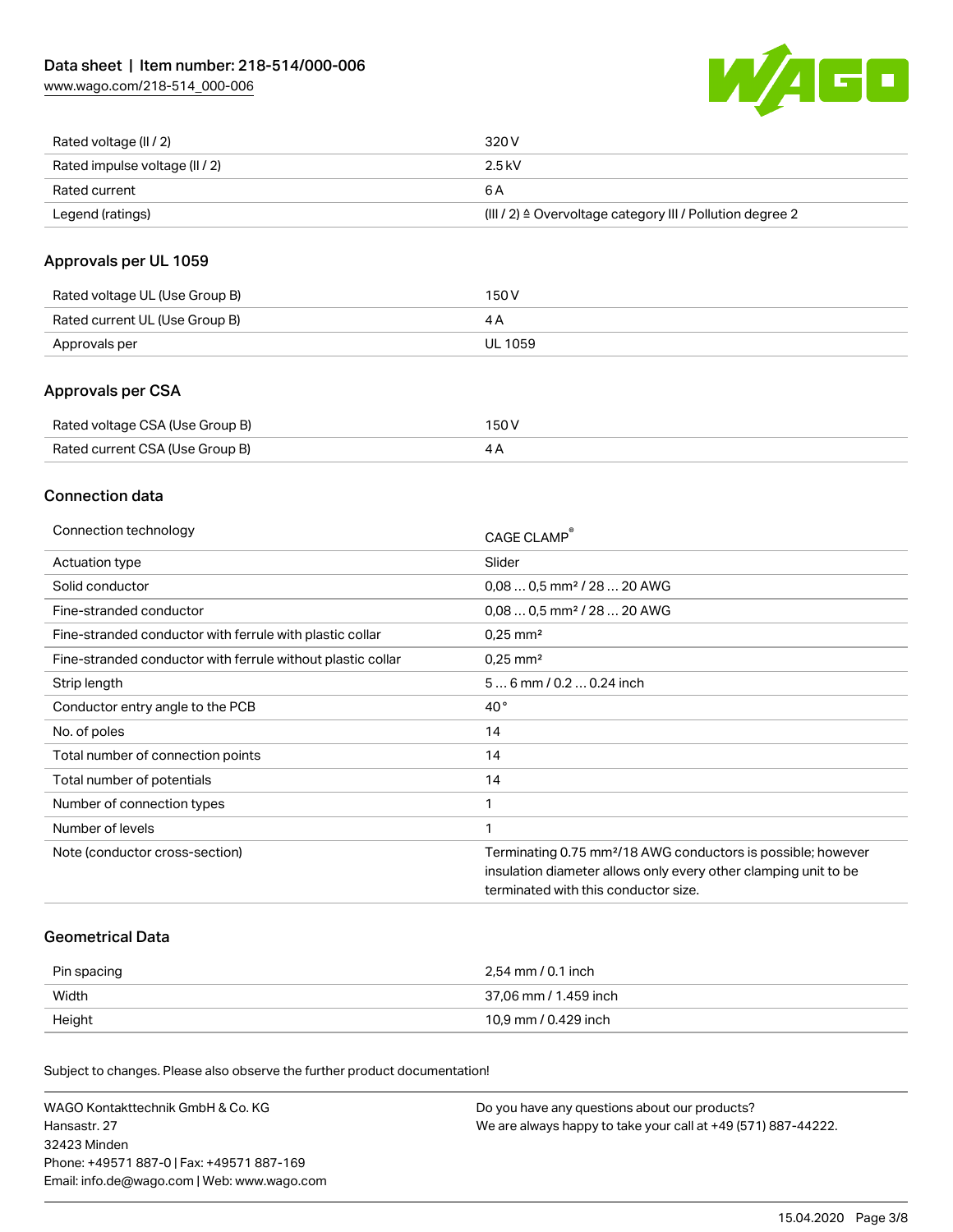[www.wago.com/218-514\\_000-006](http://www.wago.com/218-514_000-006)



| Height from the surface           | 8,1 mm / 0.319 inch        |
|-----------------------------------|----------------------------|
| Depth                             | 13 mm / 0.512 inch         |
| Solder pin length                 | $2.8 \,\mathrm{mm}$        |
| Solder pin dimensions             | $0.5 \times 0.75$ mm       |
| Drilled hole diameter (tolerance) | $1.1$ <sup>(+0,1)</sup> mm |

# PCB contact

| PCB contact                         | THT                                      |
|-------------------------------------|------------------------------------------|
| Solder pin arrangement              | over the entire terminal strip (in-line) |
| Number of solder pins per potential |                                          |

### Material Data

| Color                       | blue                                   |
|-----------------------------|----------------------------------------|
| Material group              |                                        |
| Insulating material         | Polyamide 66 (PA 66)                   |
| Flammability class per UL94 | V <sub>0</sub>                         |
| Clamping spring material    | Chrome nickel spring steel (CrNi)      |
| Contact material            | Electrolytic copper (E <sub>Cu</sub> ) |
| Contact plating             | tin-plated                             |
| Fire load                   | 0.059 MJ                               |
| Weight                      | 4.6 <sub>g</sub>                       |

### Environmental Requirements

| Limit temperature range | -60  +105 °C |
|-------------------------|--------------|
|-------------------------|--------------|

### Commercial data

| Packaging type    | <b>BOX</b>    |
|-------------------|---------------|
| Country of origin | ÞΙ            |
| <b>GTIN</b>       | 4044918878609 |

### Approvals / Certificates

## Country specific Approvals

|      |                          |                           | Certificate |
|------|--------------------------|---------------------------|-------------|
| Logo | Approval                 | Additional Approval Text  | name        |
|      | CSA                      | C <sub>22.2</sub> No. 158 | 1565656     |
|      | DEKRA Certification B.V. |                           |             |

Subject to changes. Please also observe the further product documentation!

WAGO Kontakttechnik GmbH & Co. KG Hansastr. 27 32423 Minden Phone: +49571 887-0 | Fax: +49571 887-169 Email: info.de@wago.com | Web: www.wago.com Do you have any questions about our products? We are always happy to take your call at +49 (571) 887-44222.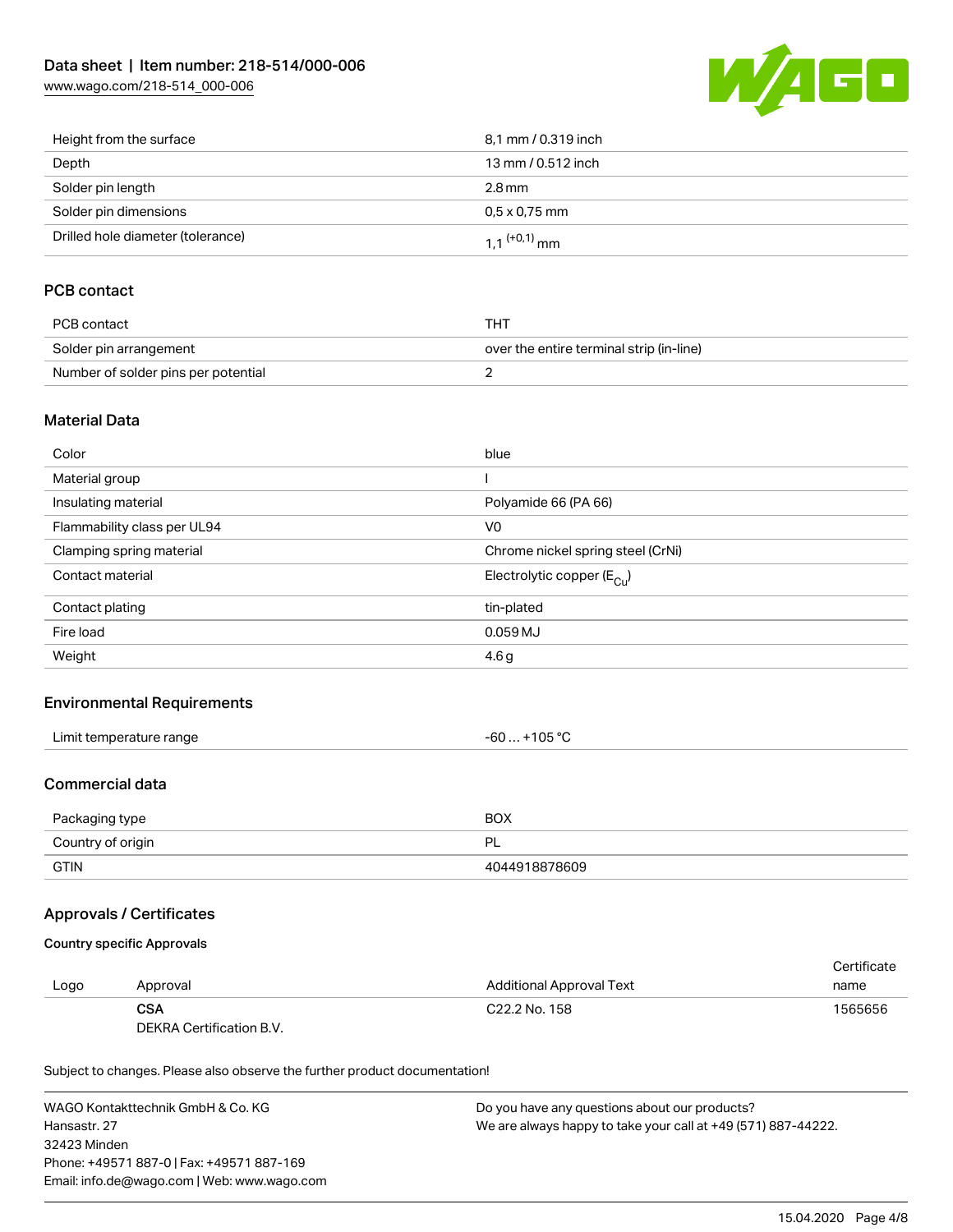



#### UL-Approvals

|                        |                               |                                 | Certificate |
|------------------------|-------------------------------|---------------------------------|-------------|
| Logo                   | Approval                      | <b>Additional Approval Text</b> | name        |
|                        | UL                            | <b>UL 1059</b>                  | 20190630-   |
| J<br>$\mathbf{r}$<br>÷ | UL International Germany GmbH |                                 | E45172      |

# Counterpart

## Compatible products

Phone: +49571 887-0 | Fax: +49571 887-169 Email: info.de@wago.com | Web: www.wago.com

|                                                   | Item no.: 210-331/254-202                                                                               |                                                                                                                | www.wago.com/210-331                 |
|---------------------------------------------------|---------------------------------------------------------------------------------------------------------|----------------------------------------------------------------------------------------------------------------|--------------------------------------|
|                                                   | Marking strips; as a DIN A4 sheet; MARKED; 1-16 (400x); Height of marker strip: 2.3 mm/0.091 in; Strip  |                                                                                                                | $/254 - 202$                         |
|                                                   | length 182 mm; Horizontal marking; Self-adhesive; white                                                 |                                                                                                                |                                      |
|                                                   | Item no.: 210-331/254-204                                                                               |                                                                                                                | www.wago.com/210-331                 |
|                                                   | Marking strips; as a DIN A4 sheet; MARKED; 17-32 (400x); Height of marker strip: 2.3 mm/0.091 in; Strip |                                                                                                                | /254-204                             |
|                                                   | length 182 mm; Horizontal marking; Self-adhesive; white                                                 |                                                                                                                |                                      |
|                                                   | Item no.: 210-331/254-206                                                                               |                                                                                                                |                                      |
|                                                   | Marking strips; as a DIN A4 sheet; MARKED; 33-48 (400x); Height of marker strip: 2.3 mm/0.091 in; Strip |                                                                                                                | www.wago.com/210-331<br>/254-206     |
|                                                   | length 182 mm; Horizontal marking; Self-adhesive; white                                                 |                                                                                                                |                                      |
|                                                   | Item no.: 210-331/254-207                                                                               |                                                                                                                |                                      |
|                                                   | Marking strips; as a DIN A4 sheet; MARKED; 1-48 (100x); Height of marker strip: 2.3 mm/0.091 in; Strip  |                                                                                                                | www.wago.com/210-331<br>$/254 - 207$ |
|                                                   | length 182 mm; Horizontal marking; Self-adhesive; white                                                 |                                                                                                                |                                      |
| ferrule                                           |                                                                                                         |                                                                                                                |                                      |
|                                                   | Item no.: 216-131                                                                                       |                                                                                                                | www.wago.com/216-131                 |
|                                                   | Ferrule; Sleeve for 0.25 mm <sup>2</sup> / AWG 24; uninsulated; electro-tin plated                      |                                                                                                                |                                      |
|                                                   | Item no.: 216-151                                                                                       |                                                                                                                |                                      |
|                                                   | Ferrule; Sleeve for 0.25 mm <sup>2</sup> / AWG 24; uninsulated; electro-tin plated                      |                                                                                                                | www.wago.com/216-151                 |
|                                                   | Item no.: 216-301                                                                                       |                                                                                                                |                                      |
|                                                   | Ferrule; Sleeve for 0.25 mm <sup>2</sup> / AWG 24; insulated; electro-tin plated; yellow                |                                                                                                                | www.wago.com/216-301                 |
|                                                   | Subject to changes. Please also observe the further product documentation!                              |                                                                                                                |                                      |
|                                                   |                                                                                                         |                                                                                                                |                                      |
| WAGO Kontakttechnik GmbH & Co. KG<br>Hansastr, 27 |                                                                                                         | Do you have any questions about our products?<br>We are always happy to take your call at +49 (571) 887-44222. |                                      |
| 32423 Minden                                      |                                                                                                         |                                                                                                                |                                      |
|                                                   |                                                                                                         |                                                                                                                |                                      |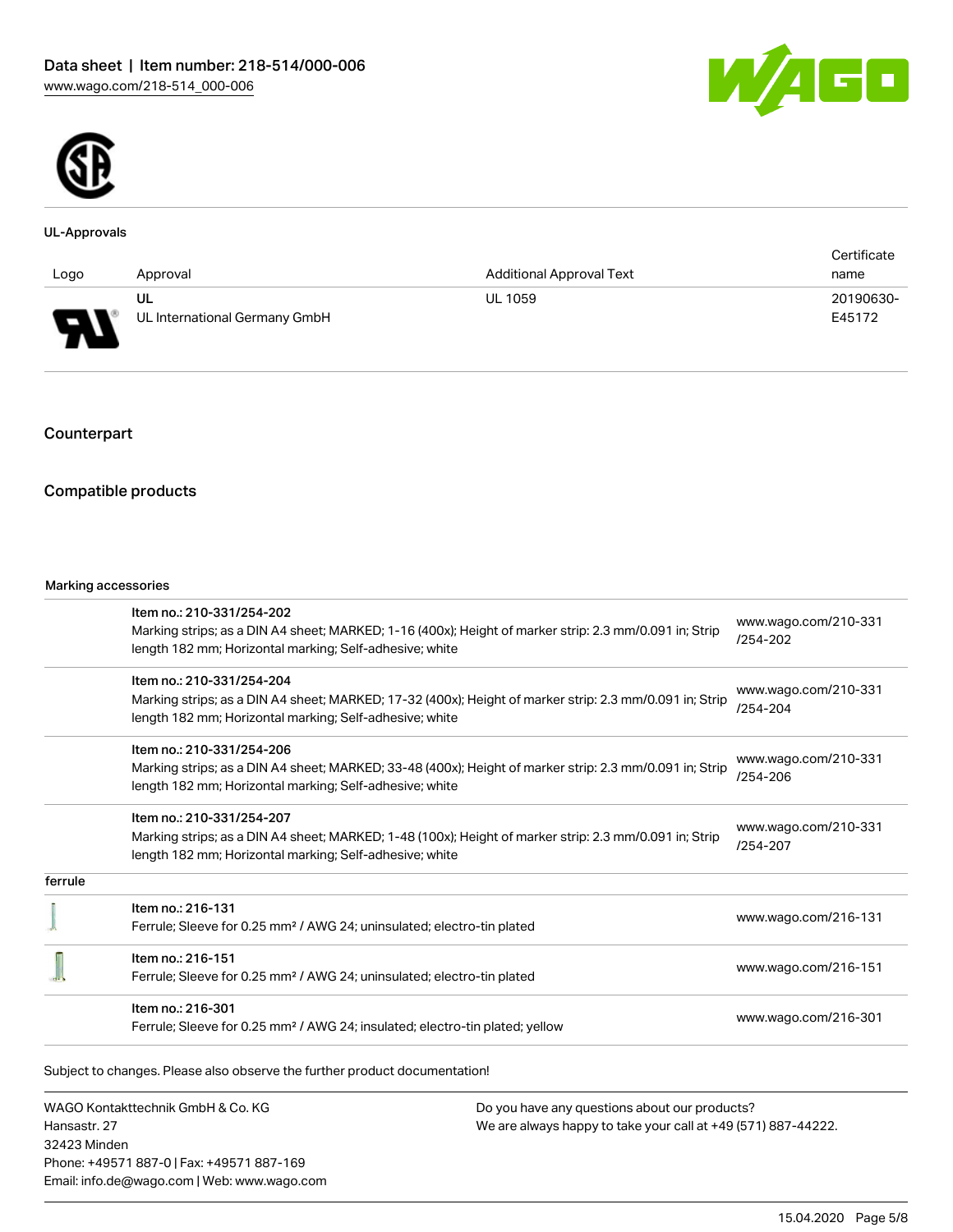

[www.wago.com/216-321](http://www.wago.com/216-321)

#### Item no.: 216-321

Ferrule; Sleeve for 0.25 mm² / AWG 24; insulated; electro-tin plated; yellow

|                     | Ferrule, Sleeve for 0.25 mini-7 AWG 24, insulated, electro-timplated, yellow                              |             |                      |                      |  |
|---------------------|-----------------------------------------------------------------------------------------------------------|-------------|----------------------|----------------------|--|
| check               |                                                                                                           |             |                      |                      |  |
|                     | Item no.: 735-500<br>Test pin; 1 mm Ø; with solder connection for test wire                               |             |                      | www.wago.com/735-500 |  |
|                     |                                                                                                           |             |                      |                      |  |
| tools               |                                                                                                           |             |                      |                      |  |
|                     | Item no.: 210-648<br>Operating tool; Blade: 2.5 x 0.4 mm; with a partially insulated shaft; angled; short |             |                      |                      |  |
|                     |                                                                                                           |             | www.wago.com/210-648 |                      |  |
|                     | Item no.: 210-719<br>Operating tool; Blade: 2.5 x 0.4 mm; with a partially insulated shaft                |             |                      |                      |  |
|                     |                                                                                                           |             | www.wago.com/210-719 |                      |  |
| <b>Downloads</b>    |                                                                                                           |             |                      |                      |  |
|                     | <b>Documentation</b>                                                                                      |             |                      |                      |  |
|                     | <b>Additional Information</b>                                                                             |             |                      |                      |  |
|                     | Technical explanations                                                                                    | Apr 3, 2019 | pdf<br>3.6 MB        | Download             |  |
|                     |                                                                                                           |             |                      |                      |  |
| <b>CAD/CAE-Data</b> |                                                                                                           |             |                      |                      |  |
| CAD data            |                                                                                                           |             |                      |                      |  |
|                     | 2D/3D Models 218-514/000-006                                                                              |             | <b>URL</b>           | Download             |  |
| <b>PCB Design</b>   |                                                                                                           |             |                      |                      |  |
|                     | Symbol and Footprint 218-514/000-006                                                                      |             | <b>URL</b>           | Download             |  |
|                     | CAx data for your PCB design, consisting of "schematic symbols and PCB footprints",                       |             |                      |                      |  |
|                     | allow easy integration of the WAGO component into your development environment.                           |             |                      |                      |  |
|                     | Supported formats:                                                                                        |             |                      |                      |  |
|                     |                                                                                                           |             |                      |                      |  |

- $\blacksquare$ Accel EDA 14 & 15
- $\blacksquare$ Altium 6 to current version
- Cadence Allegro  $\blacksquare$
- П **DesignSpark**
- П Eagle Libraries
- $\blacksquare$ KiCad
- $\blacksquare$ Mentor Graphics BoardStation
- $\blacksquare$ Mentor Graphics Design Architect
- Mentor Graphics Design Expedition 99 and 2000 П

Subject to changes. Please also observe the further product documentation!

WAGO Kontakttechnik GmbH & Co. KG Hansastr. 27 32423 Minden Phone: +49571 887-0 | Fax: +49571 887-169 Email: info.de@wago.com | Web: www.wago.com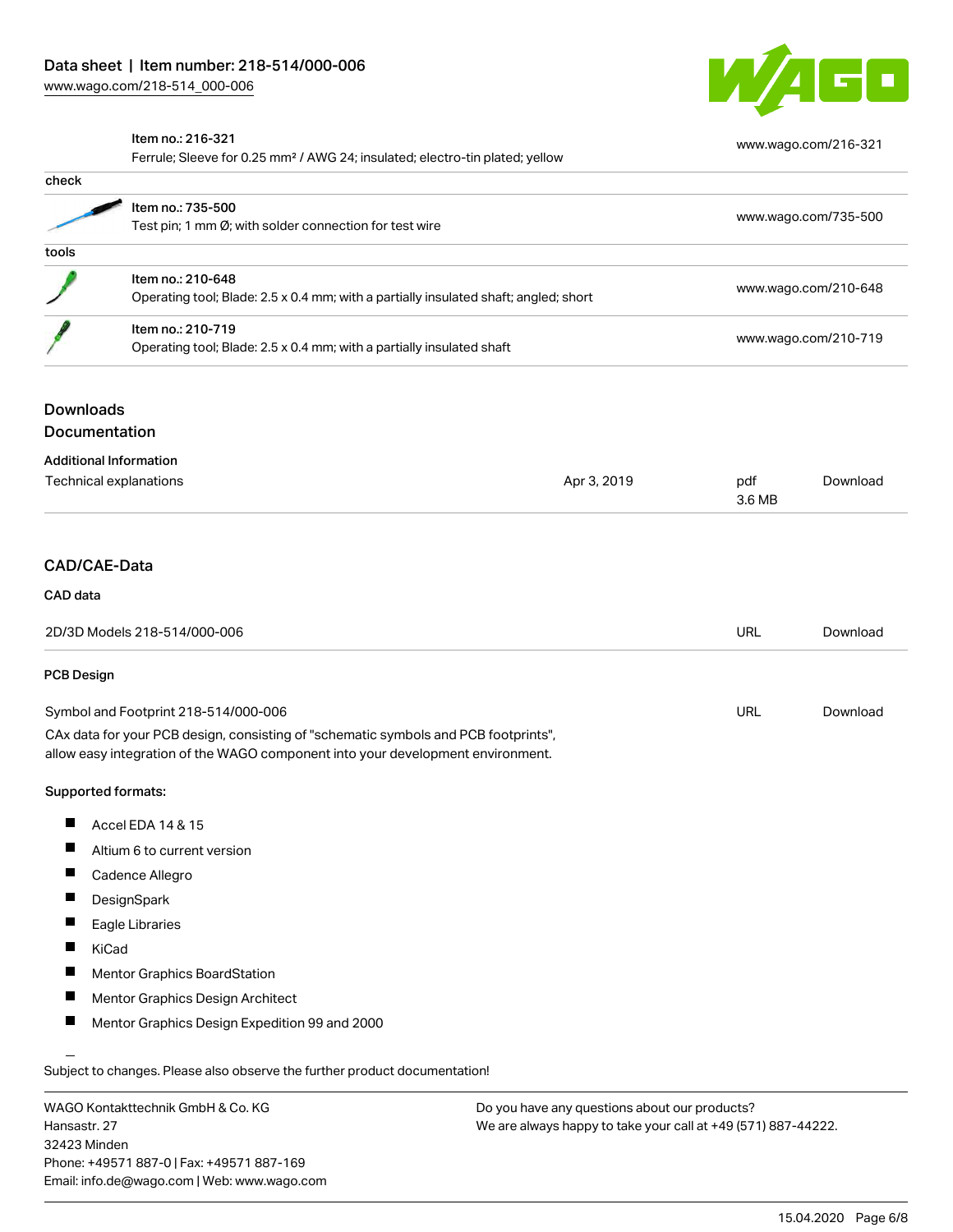

- $\blacksquare$ OrCAD 9.X PCB and Capture
- $\blacksquare$ PADS PowerPCB 3, 3.5, 4.X, and 5.X
- $\blacksquare$ PADS PowerPCB and PowerLogic 3.0
- $\blacksquare$ PCAD 2000, 2001, 2002, 2004, and 2006
- П Pulsonix 8.5 or newer
- П **STL**
- $\blacksquare$ 3D STEP
- $\blacksquare$ TARGET 3001!
- $\blacksquare$ View Logic ViewDraw
- П Quadcept
- $\blacksquare$ Zuken CadStar 3 and 4
- $\blacksquare$ Zuken CR-5000 and CR-8000

PCB Component Libraries (EDA), PCB CAD Library Ultra Librarian

#### Installation Notes

#### Conductor termination



Terminating stranded conductors in confined spaces requires a great deal of patience, unless you use the new 218 Series PCB Terminal Strips. The clamping units of these strips can be held open during termination process via integrated locking slide.



Terminating 0.75 mm² (18 AWG) conductors is possible; however, insulation diameter allows only every other clamping unit to be terminated with this conductor size.



Conductor termination: To momentarily open the clamping unit, use screwdriver and then insert a stripped conductor. To open clamping unit for an extended period, move locking slide toward conductor entry hole. Then fully insert stripped conductor and move locking slide back to original position (also possible to perform with fingernail).

Subject to changes. Please also observe the further product documentation!

WAGO Kontakttechnik GmbH & Co. KG Hansastr. 27 32423 Minden Phone: +49571 887-0 | Fax: +49571 887-169 Email: info.de@wago.com | Web: www.wago.com